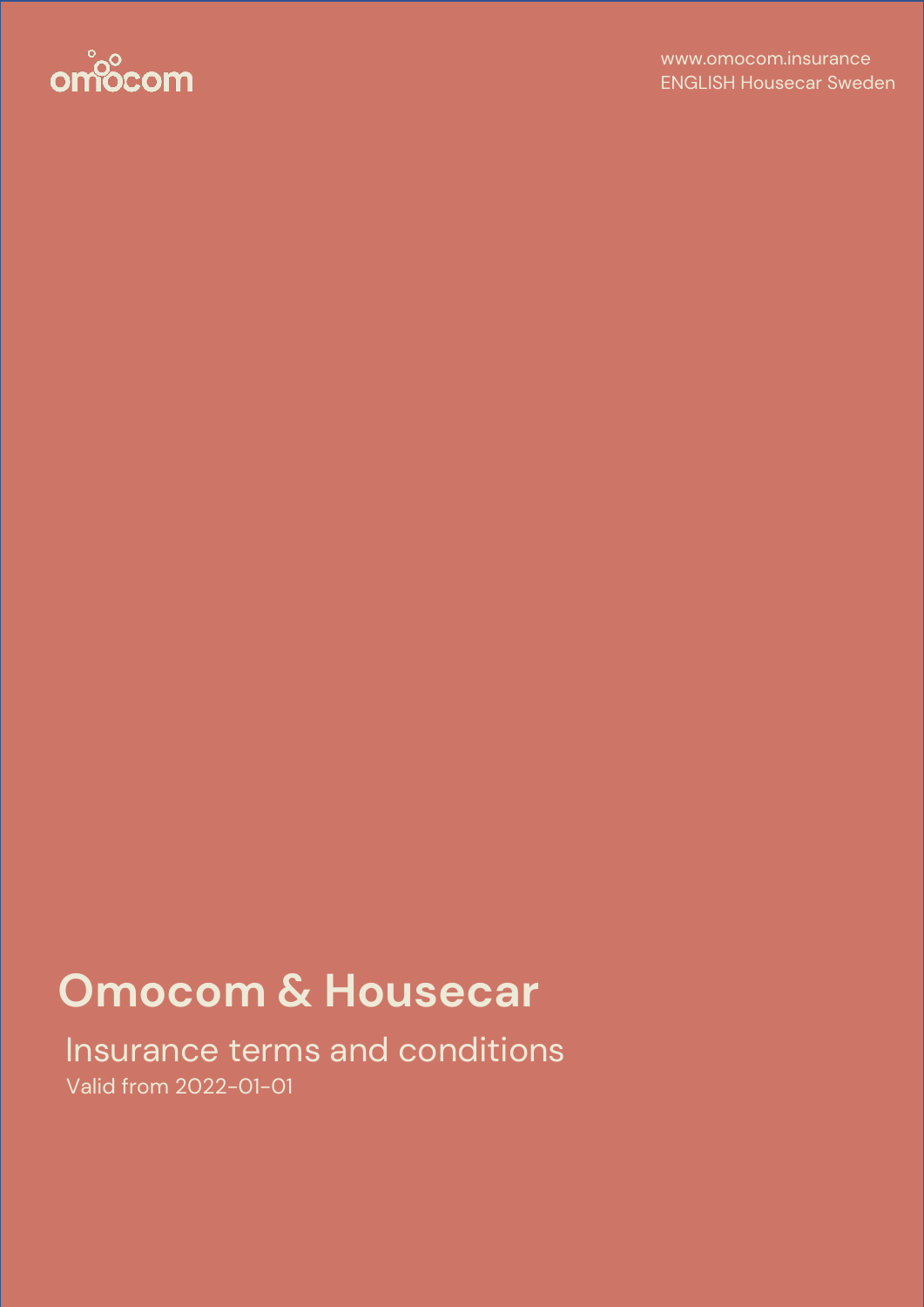# **Housecar - Rental of motorhomes and caravans**

This insurance is a mandatory group insurance that is covered by the insurance terms below. As a group representative, Housecar has entered into a group agreement with the insurer Dina Försäkring AB. Through the group agreement, all of Housecar's customers who rent and rent out vehicles are group members. The representative of the insurer and the agent in this group insurance is Omocom AB.

This insurance covers damages specified in section *5. What the insurance applies to* for which the rentee would be obliged to reimburse the vehicle owner according to the rental agreement between the vehicle owner and the rentee.

# **1. Conditions for the insurance to apply**

The insurance applies to the vehicle specified in the rental agreement. The following conditions must be met throughout the insurance period. If the conditions below are not met, compensation may not be paid.

The vehicle must:

- be registered in Sweden
- be a motorhome, caravan, tent trailer or a light truck converted into a motorhome
- have a traffic insurance
- be equipped with, by Swedish Theft Prevention Association (SSF), approved track equipment, if the market value exceeds 1 000 000 SEK.

The total weight must not exceed 6 000 kilograms for motorhomes and 3 000 kilograms for caravans.

The vehicle must not:

- be subject to an off-road notification
- have driven more than 300 000 kilometers
- be registered for professional use
- be company owned
- be subject to a driving ban.

The person renting out the vehicle must be the registered owner of the vehicle or have written permission from the registered owner to rent out the vehicle.

The rentee and any co-driver in the rental agreement must:

- be at least 23 years old
- have had a valid driver's license for at least 3 years
- be authorized to drive the vehicle
- have a driving license that is issued in EEA, the UK or Switzerland
- be registered in EEA, the UK or Switzerland
- be able to present a passport or a national identity document.

If the vehicle is to be driven outside of Sweden:

- it must be stated at the time of booking
- the rentee must bring a Green Card throughout the rental period.

#### **2. Who the insurance applies to**

The insurance applies to:

The vehicle owner. The following sections apply to the owner:

- *5.2 Compensation for the vehicle insurance's excess*
- *5.3 Damage and loss*
- *5.6 Legal protection*
- *5.7 Loss of rental income*

The rentee and any co-driver in the rental agreement. The following sections apply

- *5.4 Road assistance*
- *5.5 Compensation in case of repair*
- *5.6 Legal protection*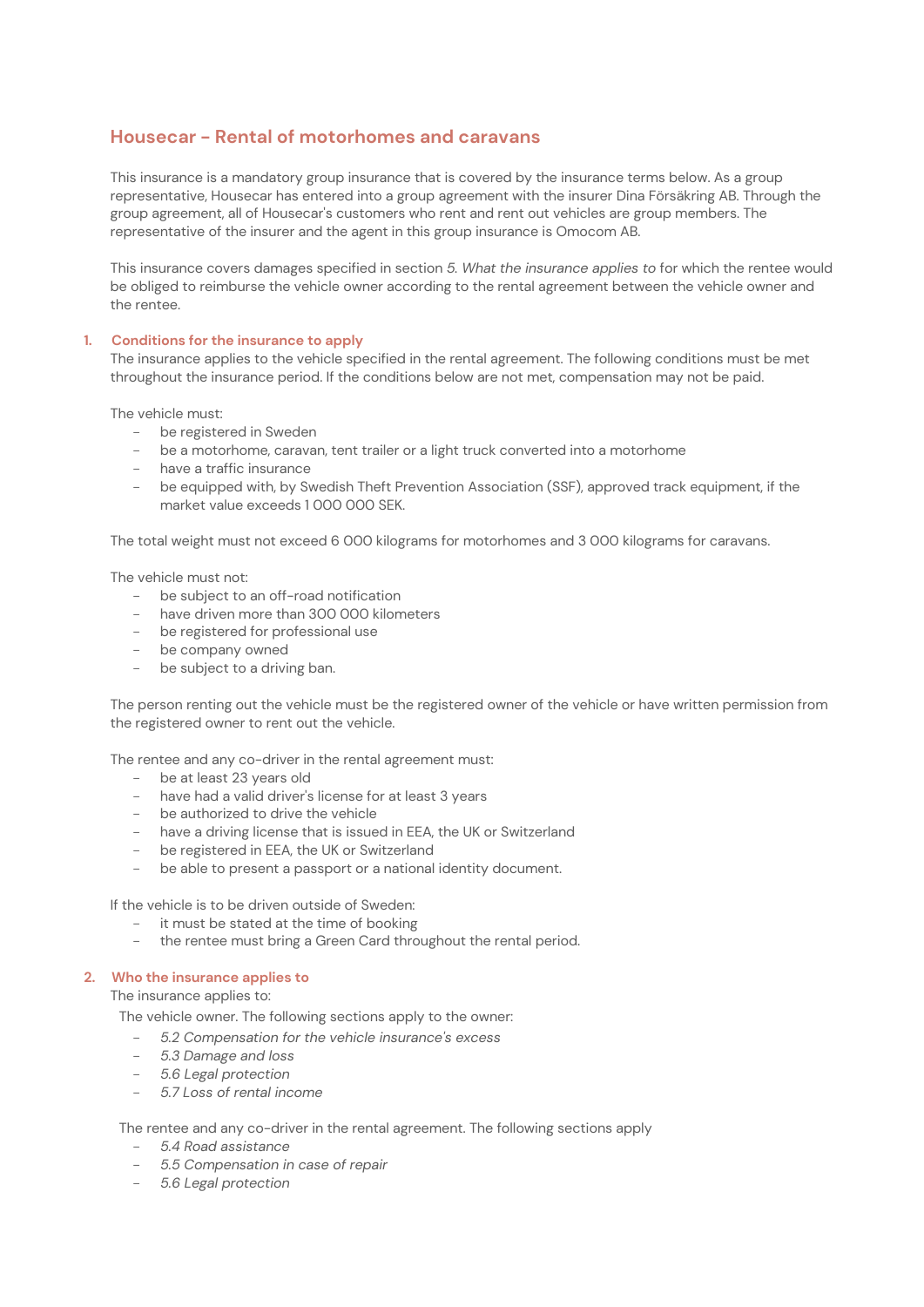# **3. When the insurance applies**

The insurance is in force during the period the vehicle is rented according to the rental agreement, provided that the insurance premium has been paid.

In addition, the following applies:

- If the vehicle is picked up early, the insurance will, at the earliest, apply from 00:00 on the date when the rental starts according to the rental agreement
- If the vehicle is picked up later within the rental period, the insurance does not take effect until that time
- If the vehicle is returned earlier within the rental period, the insurance terminates at that time
- If the vehicle is returned late, the insurance will be valid until a maximum of 23:59 on the date the rental ends according to the rental agreement.

The insurance shall only apply if the rentee or another approved driver under the rental agreement drives the vehicle.

The insurance expires:

- If the vehicle:
	- is handed over to another party, such as a repair garage, for repair or servicing
	- is subject to an off-road notification
- If the owner uses the vehicle during the rental period.

The insurance is valid for a maximum of 90 consecutive days.

# **4. Where the insurance applies**

The insurance applies to damage, theft or loss occurring in Sweden. If the vehicle is used outside Sweden, permission to drive abroad must have been added when booking the vehicle. The insurance is then valid in the countries that are members of the Green Card agreement.

# **5. What the insurance applies to**

#### **5.1. Insured property**

The insurance applies to:

- the vehicle that is stated in the rental agreement
- normal equipment belonging to and located in or on the vehicle
- personal property normally contained in the vehicle and belonging to the owner or to a member of his or her household. The insurance does not cover theft-prone property, cash, or valuables.

Audio and visual equipment must be permanently installed and designed to be used only in the vehicle.

#### **5.2. Compensation for the vehicle insurance's excess**

In cases where damage, loss, or theft, according to section *5.3-5.7*, is covered by other insurance (for example by the vehicle's regular insurance), the excess deducted from the regular insurance is reimbursed up to a maximum of 10 000 SEK.

#### **5.2.1. Traffic insurance deductible**

Damages attributable to third party liability must be directed to the vehicle's regular motor insurance. In these cases, this insurance will compensate for the deductible.

If the vehicle's regular insurance does not cover the damage, theft, or loss this insurance may cover it according to sections *5.3-5.7* below.

#### **5.3. Damage and loss**

The insurance applies to damage and loss in accordance with sections *5.3.1–5.3.6* below.

# **5.3.1. Theft**

The insurance covers damage due to:

- theft
- assault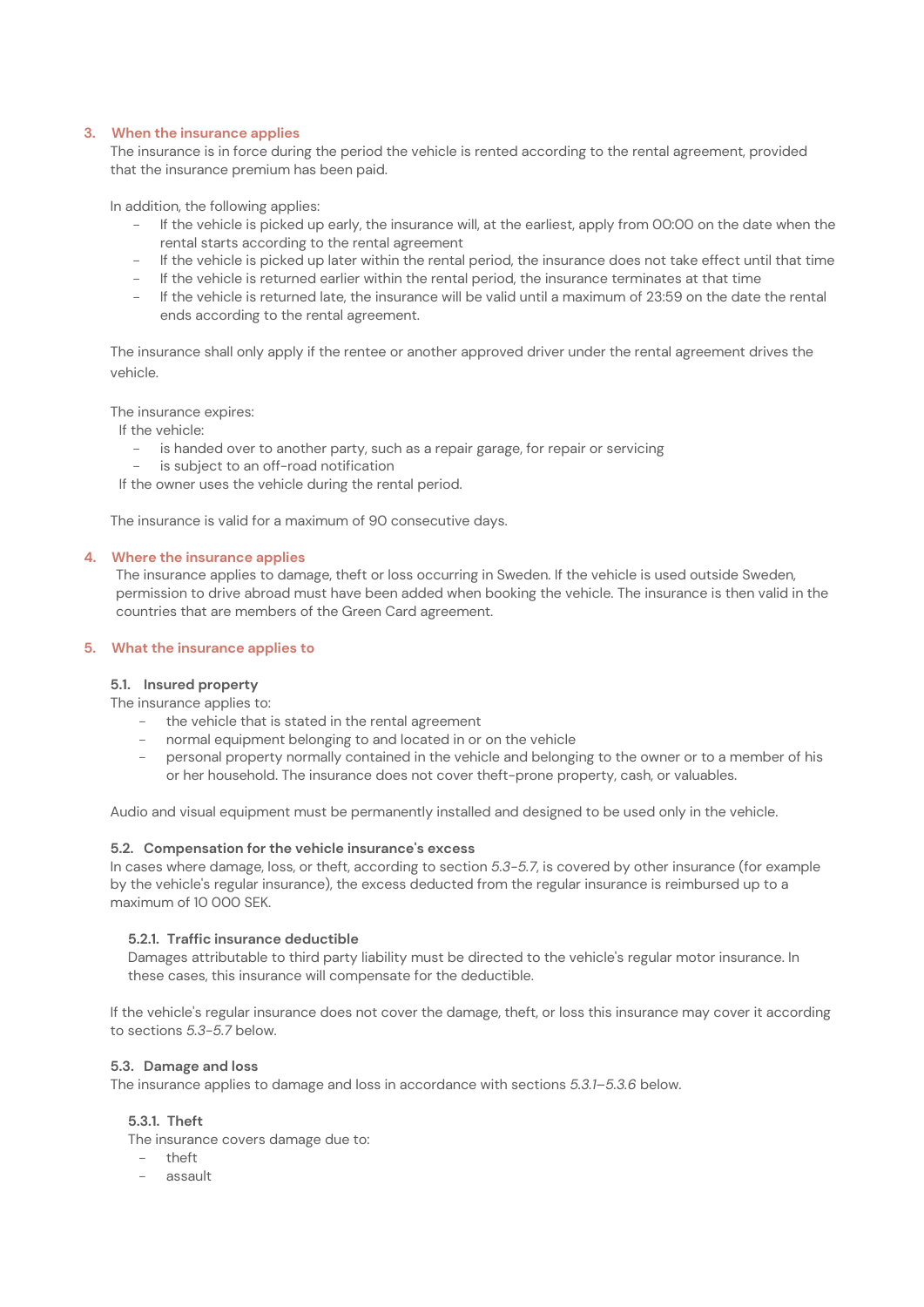- robbery
- attempted theft, assault, or robbery
- intentional damage in connection with any of the above events.

The insurance does not apply to theft or intentional damage:

performed when the key has been handed over to someone other than the rentee or his or her travel companion or when the key has been left in or nearby the vehicle.

*Special requirements*

- When leaving the vehicle, it must be locked, and the key must be taken with. The key must not be left in the vehicle or in the vicinity of the vehicle and must be stored carefully so that unauthorized persons cannot gain access to it.
- Motorhomes must be locked with an ignition lock.
- Caravans must be locked with a lock approved by the Swedish Theft Prevention Association (SSF)
- The vehicle must be equipped with an anti-theft device approved by the Swedish Theft Prevention Association (SSF), if the market value exceeds 1 000 000 SEK
- Equipment for the vehicle must be locked in the vehicle. Equipment on the vehicle must be permanently mounted.

If the requirements are not met, the compensation may be reduced, or the deductible increased. See section *9. Safety regulations*.

# **5.3.2. Theft by rentee**

If the rentee has not returned the vehicle to the owner within 30 days of the agreed return date and the whereabouts of the vehicle are unknown, it will be replaced in accordance with section *5.3.1 Theft*.

# **5.3.3. Fire**

The insurance applies to damage:

- by lightning, explosion or fire set free
- fire started by another person. Another person means someone other than yourself who has acted without your consent.

The insurance does not apply to damage:

by explosion in the engine, exhaust system, tyres, and hoses.

# **5.3.4. Glass**

The insurance applies to:

- broken, shattered or cracked windshield, side window or rear window.

The insurance does not cover:

damage to sunshade, lantern glass or glass roof.

## **5.3.5. Vehicle damage**

The insurance applies to damage caused by:

- traffic accident
- other external accident
- intentional damage by a third party.

The insurance does not cover:

- damage caused from inside the vehicle, such as mice causing damage to the vehicle
- damage due to wear and tear, rust, corrosion, cold, damp or moisture and lack of maintenance
- costs which can be reimbursed under the vehicle damage guarantee
- damage to a part of the vehicle caused by a defect in design, manufacture, or materials.

*Special requirements* 

- The vehicle must not be used in conditions which place abnormal stress on the vehicle.
- The maximum load and maximum towing capacity of the vehicle must not be exceeded.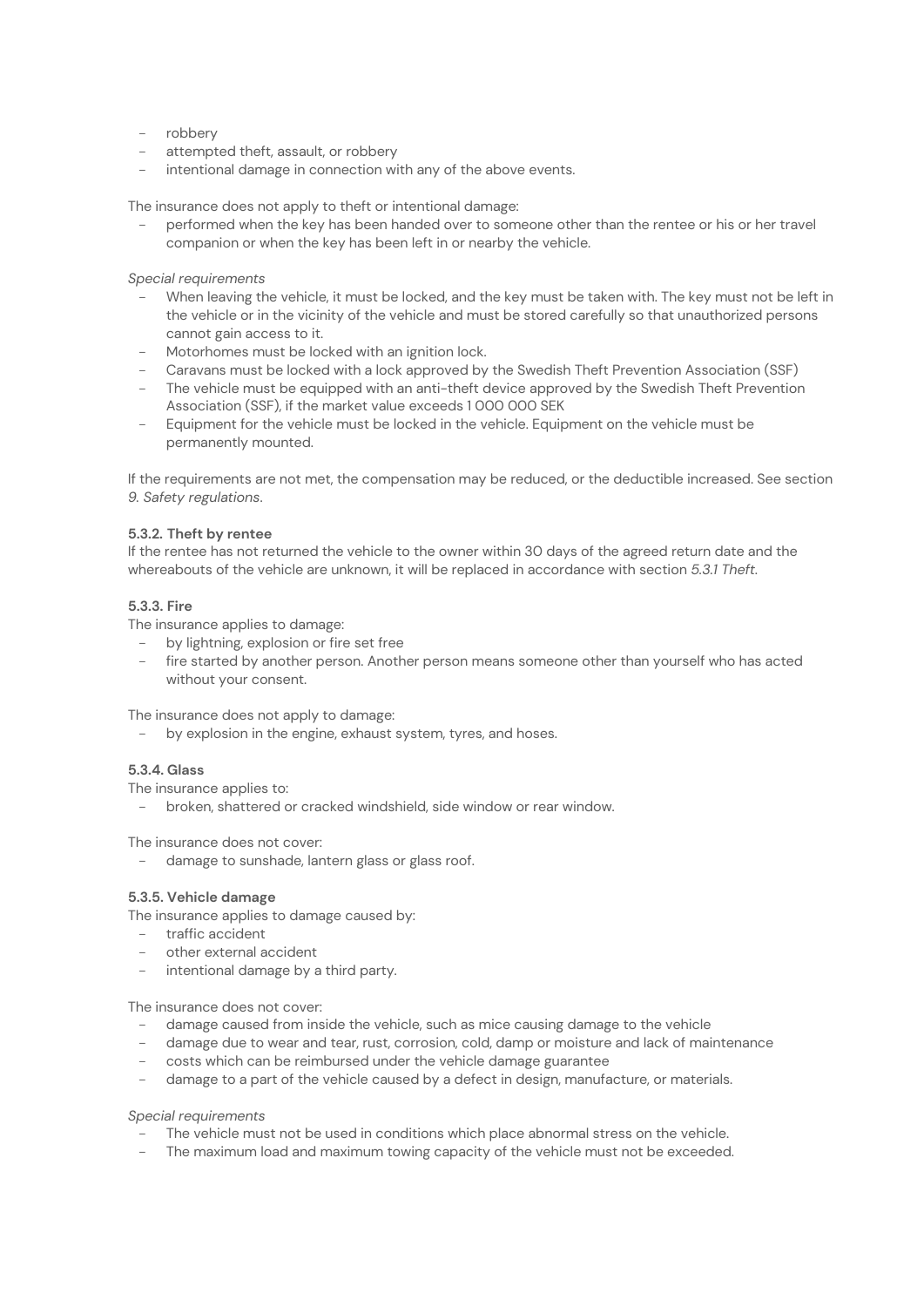If the requirements are not met, the compensation may be reduced, or the deductible increased. See section *9. Safety regulations.* 

#### **5.3.6. Interior**

The insurance covers personal property normally contained in the vehicle and belonging to the owner of the vehicle or a member of his or her household.

The insurance covers loss of, and damage to, the property if the damage occurs in connection with:

- a compensable fire, theft, or vehicle damage
- a sudden and unforeseen external event
- theft by the rentee
- damage in connection with a traffic accident.

The insurance does not apply to:

- theft-prone property
- cash and valuables
- property belonging to the rentee.

*Special requirements* 

- Personal movables must be kept locked in the vehicle.

If the requirements are not met, the compensation may be reduced, or the deductible increased. See section *9. Safety regulations*.

## **5.4. Road assistance**

If the vehicle cannot be driven, call RedGo/Falck on +46 8 731 40 68 for assistance or transport. If the vehicle cannot be repaired on site, it will always be transported to the nearest workshop that can repair it.

#### **5.4.1. Vehicle transport**

If the vehicle is stolen and recovered, damaged or otherwise out of service, the insurance will pay for towing to the nearest repair garage capable of repairing the vehicle or repair on the roadside if this is not more expensive. Examples of assistance in the event of a breakdown include could be jump start (recharging the 12V battery), changing a tyre or unlocking a car door.

Reasonable travel costs are reimbursed for the collection of the vehicle.

The insurance also covers transport of the vehicle when the driver suffers an accident, an acute illness or has died and no other passenger in the travelling party can drive the vehicle. The vehicle will then be transported to the owner's place of residence in Sweden.

The insurance does not provide compensation for:

- breakdown due to lack of fuel

#### **5.4.2. Passenger transport**

If the vehicle is damaged or stolen, transport of the driver and passengers to the place where the vehicle should have been returned (the place of return) is reimbursed. The insurance also covers transport of passengers when the driver suffers an accident, sudden illness, or death and no one else in the travelling party can drive the vehicle.

Travel to the place of return is reimbursed at the cost of travel by the cheapest means of transport. Instead of travel to the place of return, the cost of further travel to another place may be reimbursed if this is not more expensive.

The insurance does not cover:

- transport of the driver and passengers when the vehicle can be repaired within a reasonable time with regard to the continued journey
- additional cost for transporting goods other than luggage.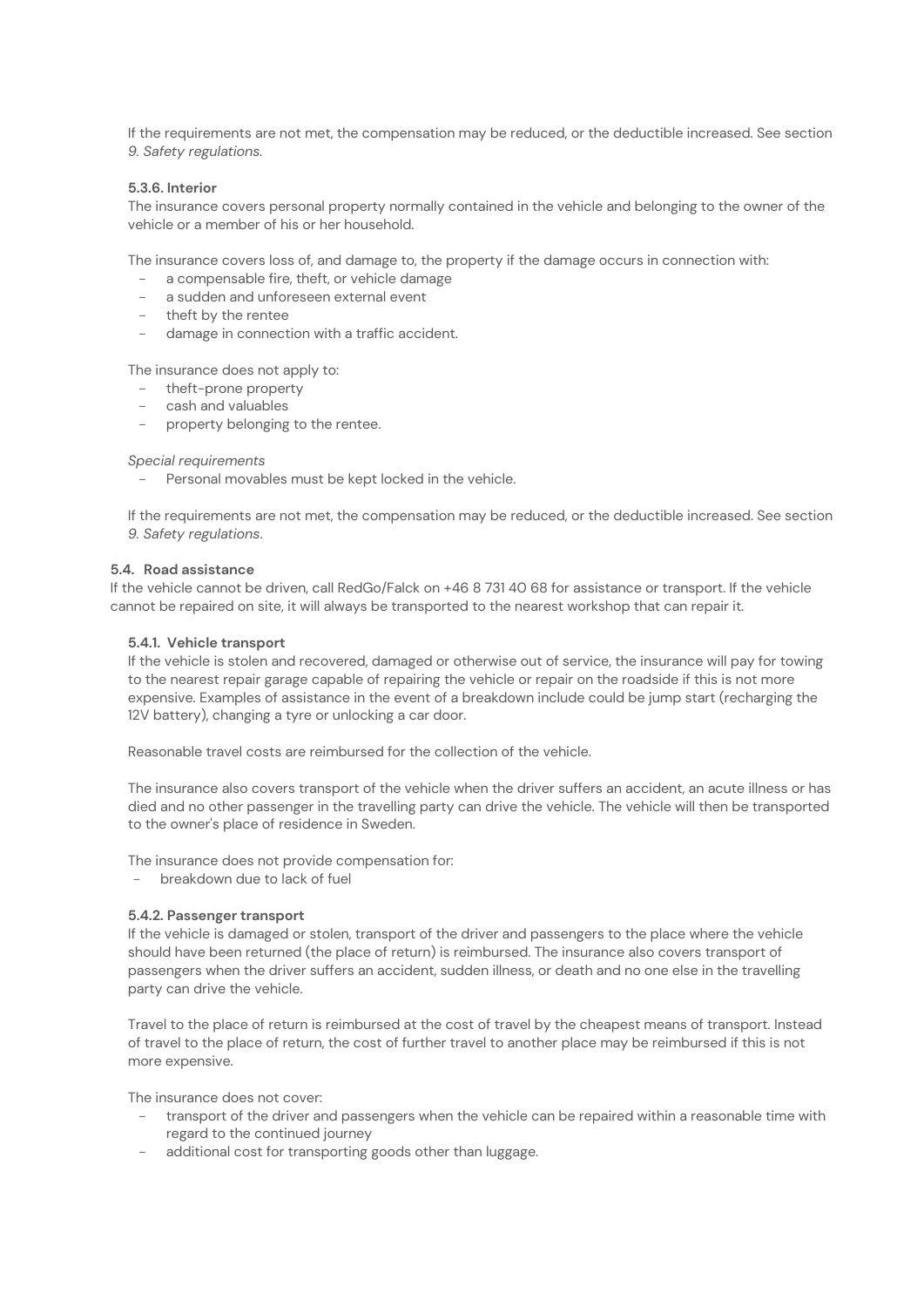# **5.5. Compensation in case of repair**

If the vehicle needs to be repaired in a repair garage due to a reimbursable damage, the rentee will be compensated with 750 SEK per day for a maximum of three days. Compensation will be paid while waiting for the repair or until it becomes clear that repair is not possible.

# **5.6. Legal protection**

The insurance covers the costs of mediation and legal proceedings for the owner, user and driver in disputes concerning the operation of the vehicle that may be heard by the district court, the court of appeal or the Supreme Court. The insurer or Omocom will not become involved in any way in the dispute. Always contact Omocom before making any commitments relating to a dispute.

# *Specific limitation of compensation*

The insurance covers a maximum of 200 000 SEK. The insurance does not apply to disputes concerning small claims and/or disputes between the vehicle owner and the rentee. The limit for small claims is 50 per cent of the price base amount. Disputes against the insurer are also compensated in the case of small claims.

# **5.7. Loss of rental income**

The insurance compensates the owner for the loss of rental income resulting from damage compensable under this insurance.

Lost rental income refers, at the time of the damage, to the next booked rental period. No compensation is paid for the current rental period.

Compensation is provided if:

- the cancelled rental period has been booked via Housecar
- the damage on which the cancellation is based have occurred within the insurance period
- the vehicle is not repaired or replaced before the start of the next rental period
- the cancellation applies to a rental contract with a start date within two weeks from the date of the damage.

The insurance compensates lost rental income up to a maximum of 750 SEK per day for a maximum of two weeks. The daily compensation cannot exceed the actual loss of rent per day.

# **6. What the insurance does not apply to**

The insurance does not cover:

- motor vehicle liability towards third parties. Motor vehicle liability must be covered by the owner's existing motor insurance and not by this insurance
- machinery damage limited to the mechanical, electrical, or electronic parts of the vehicle in the engine and gearbox, and which is related to vehicle wear and tear
- damage caused by normal use of the vehicle such as superficial scratches or small marks from door leaves less than five centimeters in diameter
- loss of fuel, oils, and fluids due to a smaller quantity being present at the time of return of the vehicle than at the time of rental
- damage due to, or caused by, insufficient coolant, oils or similar
- misfuelling
- damage occurring when the vehicle is used for competition or training or other forms of speed driving and stunt-like exercises with the vehicle.

# **7. Insurance amount**

The insurance provides compensation for a maximum of 1 500 000 SEK. For audio, video and communication equipment, the insurance provides compensation for a maximum of 65% of the price base amount.

# **8. Deductible**

The deductible is 10 000 SEK or 3 000 SEK per claim and must be paid by the rentee. The deductible amount is stated in the rental agreement.

The deductible does not apply to repair of stone chips *(5.3.4 Glass), 5.4 Road assistance*, *5.5 Compensation in case of repair* and *5.7 Loss of rental income*.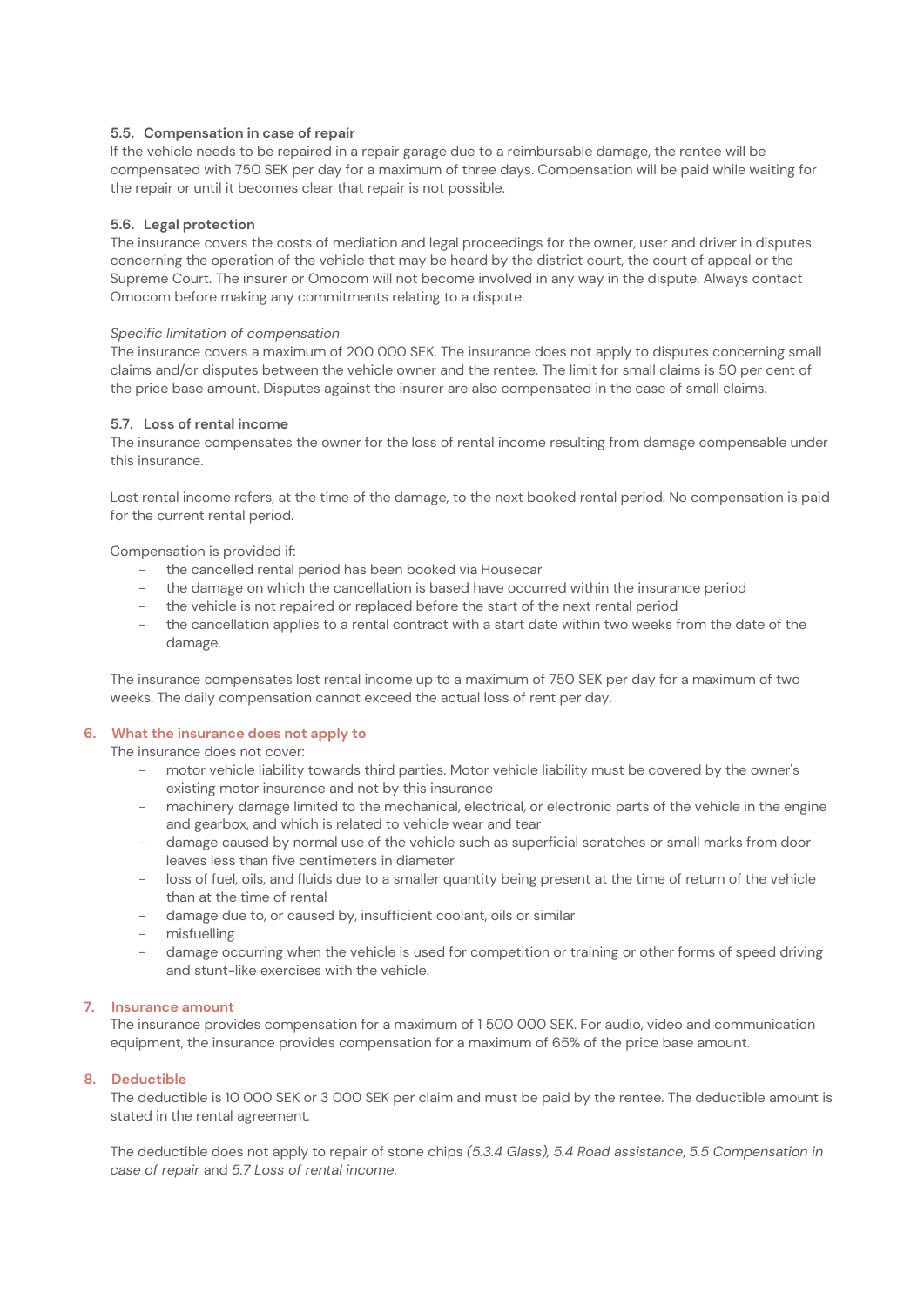# **9. Safety regulations**

The insurance is subject to general requirements and special requirements for certain events. The special requirements are set out in the relevant section of the terms and conditions.

#### *General requirements*

- The vehicle must not be driven by a driver who is criminally under the influence of alcohol, drugs, medicines, or any other intoxicating agent
- The driver must have the license and age required to drive the vehicle
- The vehicle must not be used if a driving ban has been imposed or has begun during the rental period
- The vehicle manufacturer's instructions on the use, care and repair of the vehicle, its devices, equipment, and tools must be followed
- The vehicle must be legally equipped, e.g., legal tyre depth thread
- The provisions of Housecar's terms of use and rental agreement must be respected
- Laws and government regulations must be complied with

Failure to comply with the requirements may result in a reduction in the amount of compensation for damage or even a total absence of compensation, depending on the significance of the occurrence and extent of the damage. In addition, the deductible may be increased by up to 100% for the rentee.

# **10. Notification of damage**

Damage must be reported to Omocom as soon as you become aware of the damage. The report should be made via Omocom's claim form available on Housecar's website.

In the event of damage, you must submit:

- a completed claim report
- a copy of the rental agreement
- a copy of the police report in the event of theft or other crime
- a copy of the statement of compensation if the damage has been covered by another insurance and you wish to be reimbursed for the deductible.

If you have any questions, please contact Omocom by telephone: +46 8 520 278 70 or by e-mail hello@omocom.se.

If the vehicle cannot be driven, call RedGo/Falck on telephone number +46 8 731 40 68. When contacting RedGo/Falck, please state your name, vehicle registration number and cause of damage.

#### **10.1. Participation in claims settlement**

You must do your utmost to ensure that the incident is resolved as soon as possible. You must provide information that may be relevant to the settlement of the claim. In particular, you must answer the questions put to you by the claims representative. If the insurer suffers damage because of your failure to cooperate, your compensation will be reduced in accordance with what can be considered reasonable under the circumstances.

#### **10.2. Incorrect information in connection with damage**

If you or someone else who claims compensation after injury, intentionally or through gross negligence has incorrectly stated, concealed, or hidden something of significance for the assessment of the right to compensation under this insurance, the compensation may be reduced or not paid at all.

#### **10.3. Limitation period**

Anyone seeking insurance compensation or other insurance cover must notify Omocom no later than ten years from the date on which the damage was discovered, otherwise the right to compensation will be lost.

If the claimant has made the claim to Omocom within the time limit referred to in the first paragraph, the time limit for bringing an action against Omocom is always at least six months from the date on which Omocom has declared that it has taken a final decision on the claim.

# **11. How the damage is regulated**

Once you have reported the damage, we (Omocom) will decide how to compensate you. Compensation can be made through repair to restore functionality, replacement, or cash refund. In the case of replacement or repair,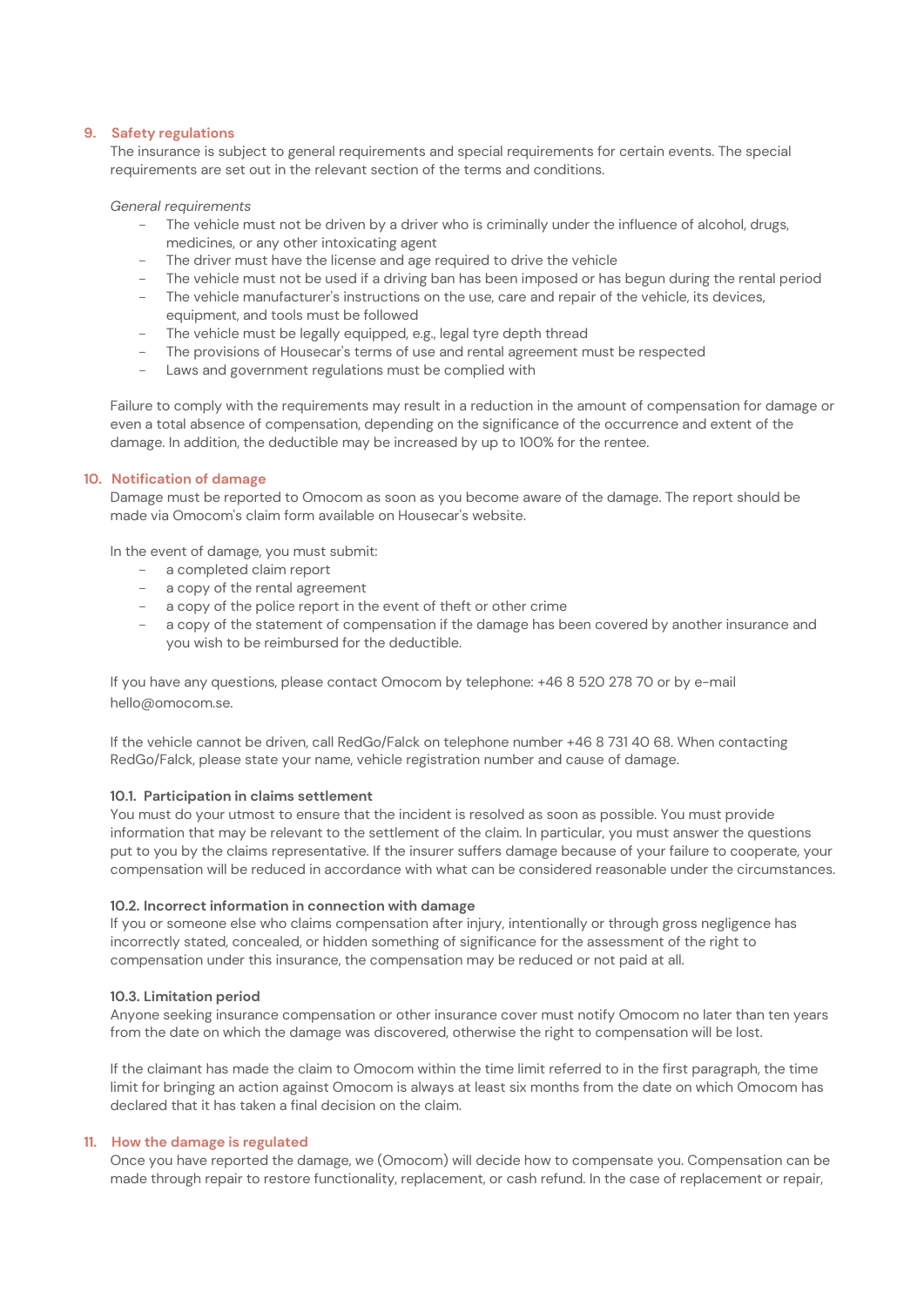we have the right to decide where the purchase or repair should be made. We also have the right to determine the method of repair.

For repairs, contact a repairer you trust and get a quote for our approval. To protect your rights under the Consumer Services Act, you as the owner must order and approve or complain about performed work.

For minor repairs, such as self-repair, laundering of textiles and minor painting work, compensation for own work may be applicable. Compensation for own work is given at 150 SEK per hour in addition to the cost of materials.

Second-hand and alternative parts should be used as far as possible by the repairer or by yourself when repairing.

If you do not follow our instructions as described above, the insurer's liability is limited to the cost that would have incurred if the instructions had been followed.

# **11.1. How the vehicle and equipment are valued**

Compensation for damage is based on the market value of the vehicle or equipment immediately before the damage. With market value we mean the value in general trade.

Certain equipment, as listed in the table below, is valued at the cost of buying new equivalent equipment. Compensation is then paid at the percentage of the new price indicated in the table below. Other equipment is reimbursed at market value.

| Object                                       | Age and compensation in percent |     |                 |      |      |      |      |          |          |
|----------------------------------------------|---------------------------------|-----|-----------------|------|------|------|------|----------|----------|
|                                              | $\triangleleft$ yr              | vr  | 2 <sub>yr</sub> | 3 yr | 4 vr | 5 yr | 6 yr | 7 yr     | > 8 yr   |
| Audio and visual equipment                   | 100                             | 90  | 80              | 70   | 60   | 50   | AC   | 30       | 20       |
| Car battery                                  | 100                             | 80  | 60              | 40   | 30   | 20   | 20   | 20       | 20       |
| Car battery for electric and hybrid drive    | 100                             | 100 | 100             | 75   | 75   | 50   | 25   | 25       | 25       |
| Awnings and sun canopies for caravans        | 100                             | 85  | 70              | 60   | 40   | 30   | 20   | 20       | 20       |
| Alloy wheels                                 | 100                             | 100 | 90              | 80   | 70   | 60   | AC   | 30       | 20       |
| Tyres*                                       | 100                             | 100 | 70              | 60   | 50   | 40   | 20   | $\Omega$ | $\Omega$ |
| Roof boxes, roof racks and additional lights | 100                             | 70  | 60              | 50   | 20   | 20   | 20   | 20       | 20       |
| Children car seats                           | 100                             | 80  | 70              | 60   | 50   | 40   | 20   | 20       | 20       |

\*A prerequisite is that the tyres are in good working order and have the statutory tread depth

#### **11.2. Inspection of damage**

The insurer has the right to have the damage inspected. Therefore, we ask you to keep the property until the damage is settled.

## **11.3. Ownership of compensated property**

The insurer assumes ownership of replaced property.

#### **11.4. Right of recourse**

As the insurer has paid compensation for damage, the insurer takes over your right to demand compensation from the person who is liable to you in respect of the damage.

#### **12. Right to terminate the insurance**

A group member can at any time choose to waive the insurance by notifying the group representative or the insurer of this.

#### **13. Insurer**

The insurer is Dina Försäkring AB. Omocom AB is an independent insurance. Both parties are under the supervision of the Swedish Financial Supervisory Authority.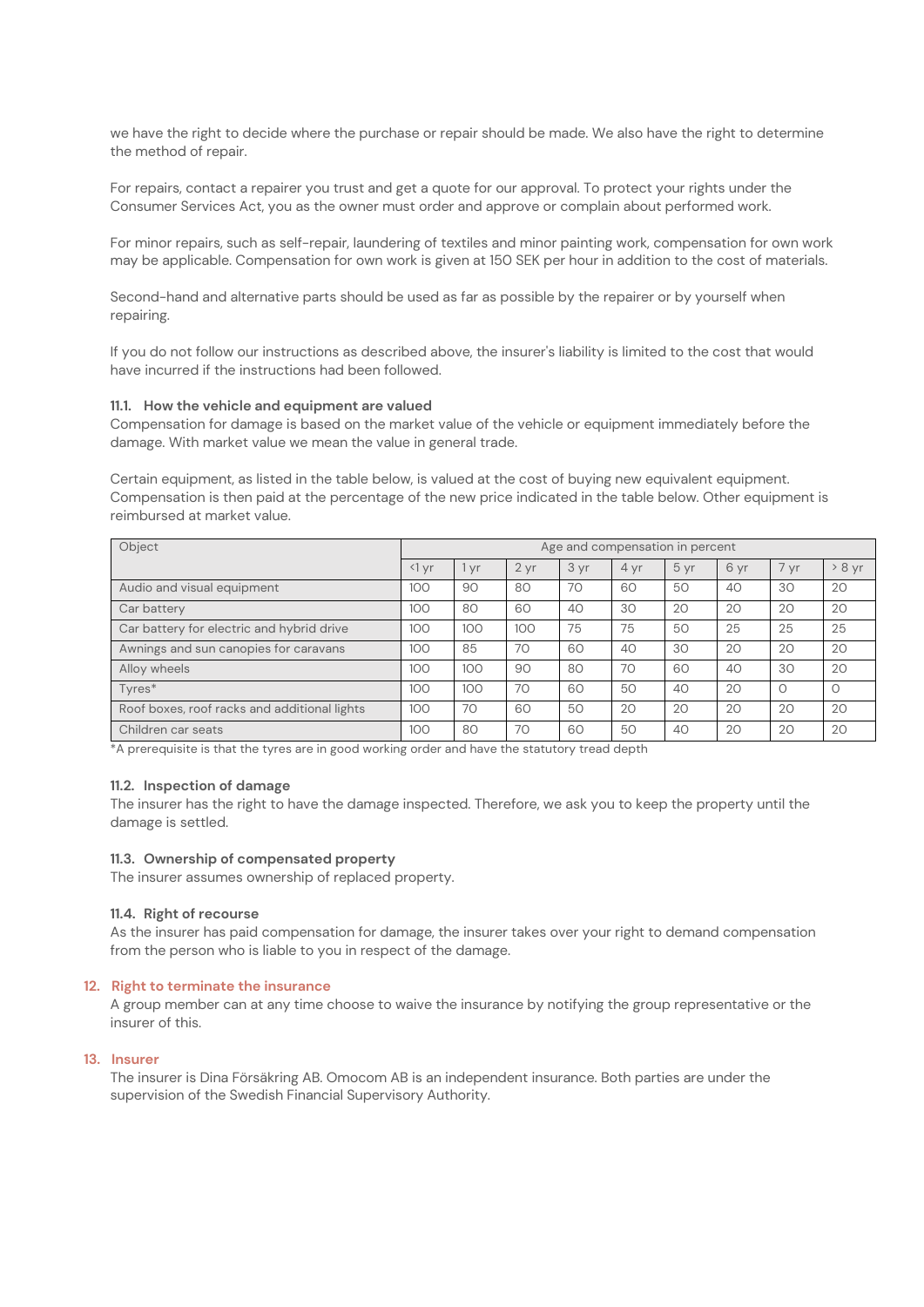#### **14. Rules in special cases**

#### **14.1. Supplier guarantee**

The insurance does not apply to defects in property for which the supplier or other party is responsible under a guarantee or a similar commitment. However, the insurance will compensate if you, as the owner, can show that the person responsible is not remedying or paying.

#### **14.2. War, terrorism, or riots**

Compensation is not provided for damage whose origin or extent was directly or indirectly caused by or in connection with war, war-like event, civil war, revolution, rebellion, riot, terrorism, sabotage, or action by those in power who have taken power unauthorized.

#### **14.3. Nuclear damage**

The insurance does not apply to damage to property or liability for damages if the damage was directly or indirectly caused by a nuclear process.

#### **14.4. Force majeure**

The insurer is not liable for loss that may arise if the damage investigation, payment of compensation or restoration of damaged property is delayed due to:

- war, war-like event, civil war, revolution, rebellion, or riot
- labor market conflict labor market conflict applies even if the insurer has taken or is the subject of conflict measures.
- confiscation or nationalization
- requisition, destruction of or damage to property on the orders of a government or authority

#### **15. The Insurance Contracts Act**

In addition to the insurance terms and conditions, the rules in the Insurance Contract Act (SFS 2005:104) also apply.

#### **16. If we do not agree**

#### **16.1. Review of your case**

#### **Contact us at Omocom**

If you are not satisfied with a case decision, you can always have the decision reviewed, either by contacting Omocom to clear up any misunderstanding, or by writing to the insurer's complaints officer to present your case and request a review. See Omocom's website for more information.

Omocom Birkagatan 1, 113 36 Stockholm Telephone: +46 8 520 278 70 E-mail: hello@omocom.insurance Website: www.omocom.insurance

#### **The National Board for Consumer Disputes (ARN)**

If you have had your case reconsidered and are still not satisfied, you can turn to the National Board for Consumer Disputes (ARN), which hears complaints from private individuals free of charge.

Allmänna reklamationsnämnden (ARN) Box 174, 101 23 Stockholm Telephone: 08-508 860 00 E-mail: arn@arn.se Website: www.arn.se

#### **The general court**

An insurance dispute can in most cases also be tried by the general court.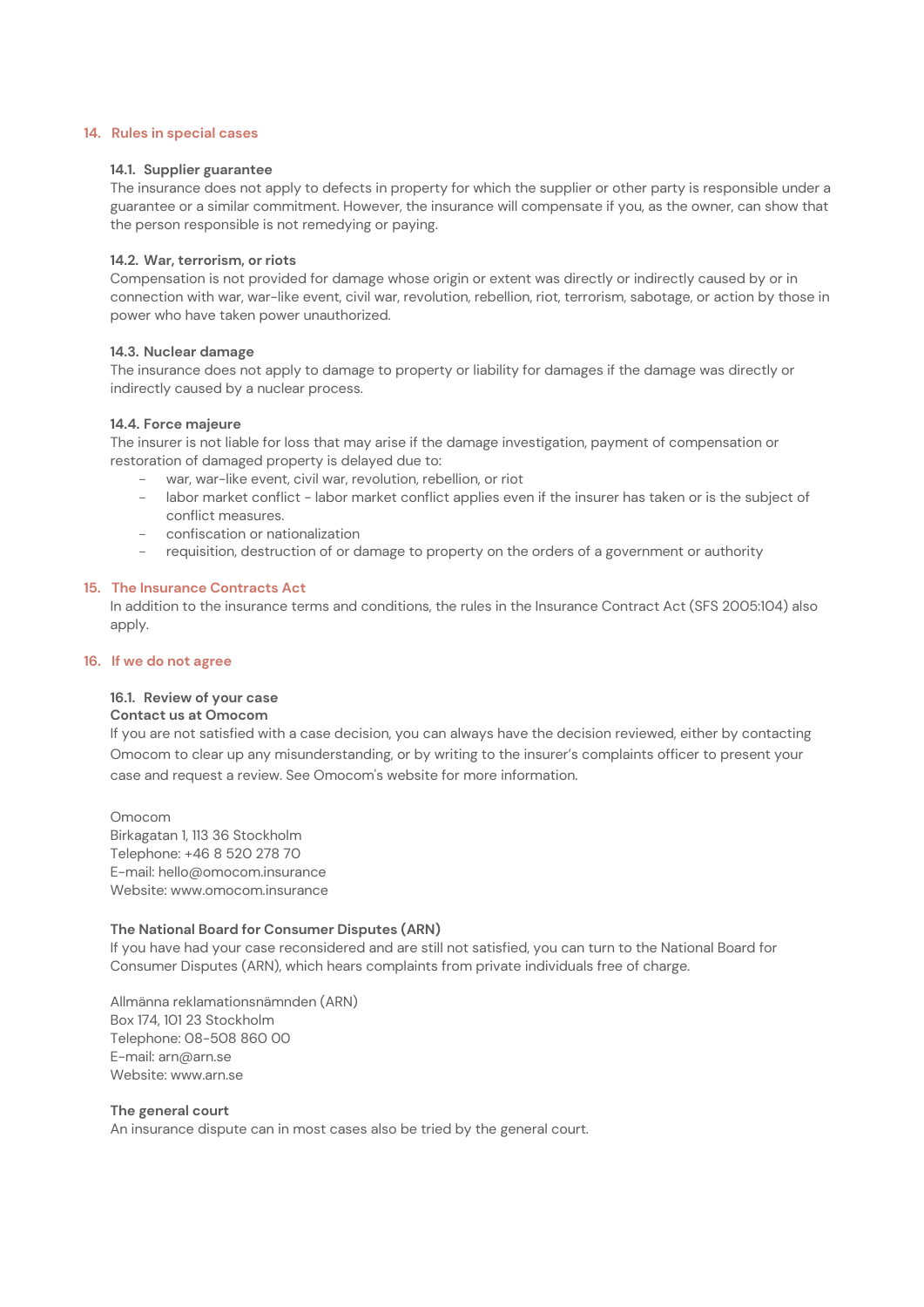# **16.2. Free guidance on insurance issues**

# **The Swedish Consumers' Insurance Bureau**

The Swedish Consumers' Insurance Bureau provides independent and free advice to individuals on pensions, insurance and claims but does not adjudicate individual disputes. Konsumenternas försäkringsbyrå Box 24215, 104 51 Stockholm Telephone: 0200-22 58 00 E-mail: via web form only Website: www.konsumenternas.se

# **17. Personal data**

Personal data is processed by both Omocom and Dina Försäkring, in accordance with the General Data Protection Regulation (GDPR), other applicable legislation, government regulations and personal data processing information provided by each company on its website (see imy.se, omocom.insurance and dina.se). Contact us if you would like to receive the information from each company